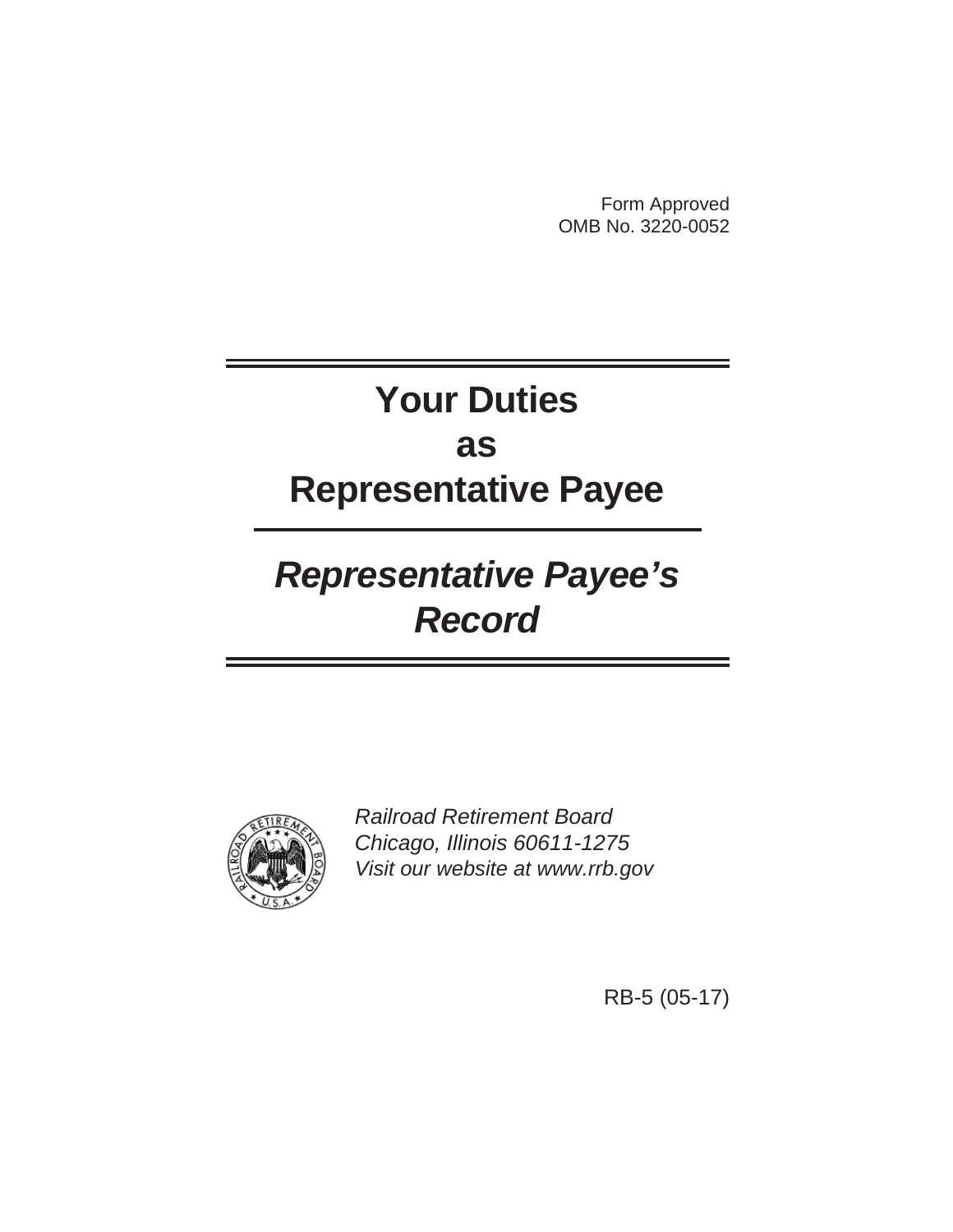### **Events Which Must Be Reported to the RRB**

A representative payee is responsible for knowing what events will affect the beneficiary's continuing right to monthly benefits. The payee is also responsible for promptly reporting the occurrence of such events to the Railroad Retirement Board (RRB). The events are as follows:

- The beneficiary marries, remarries, or divorces.
- Your address changes.
- The beneficiary's address changes.
- The beneficiary is convicted of a felony.
- The beneficiary performs any work, including self-employment.
- The beneficiary begins to receive a public service pension, or there is a change in the amount of the pension.
- An application for social security benefits is filed for the beneficiary on any person's earnings record.
- The beneficiary is outside the United States for more than 30 consecutive days.
- The beneficiary dies.
- A student beneficiary graduates from high school or ceases fulltime attendance.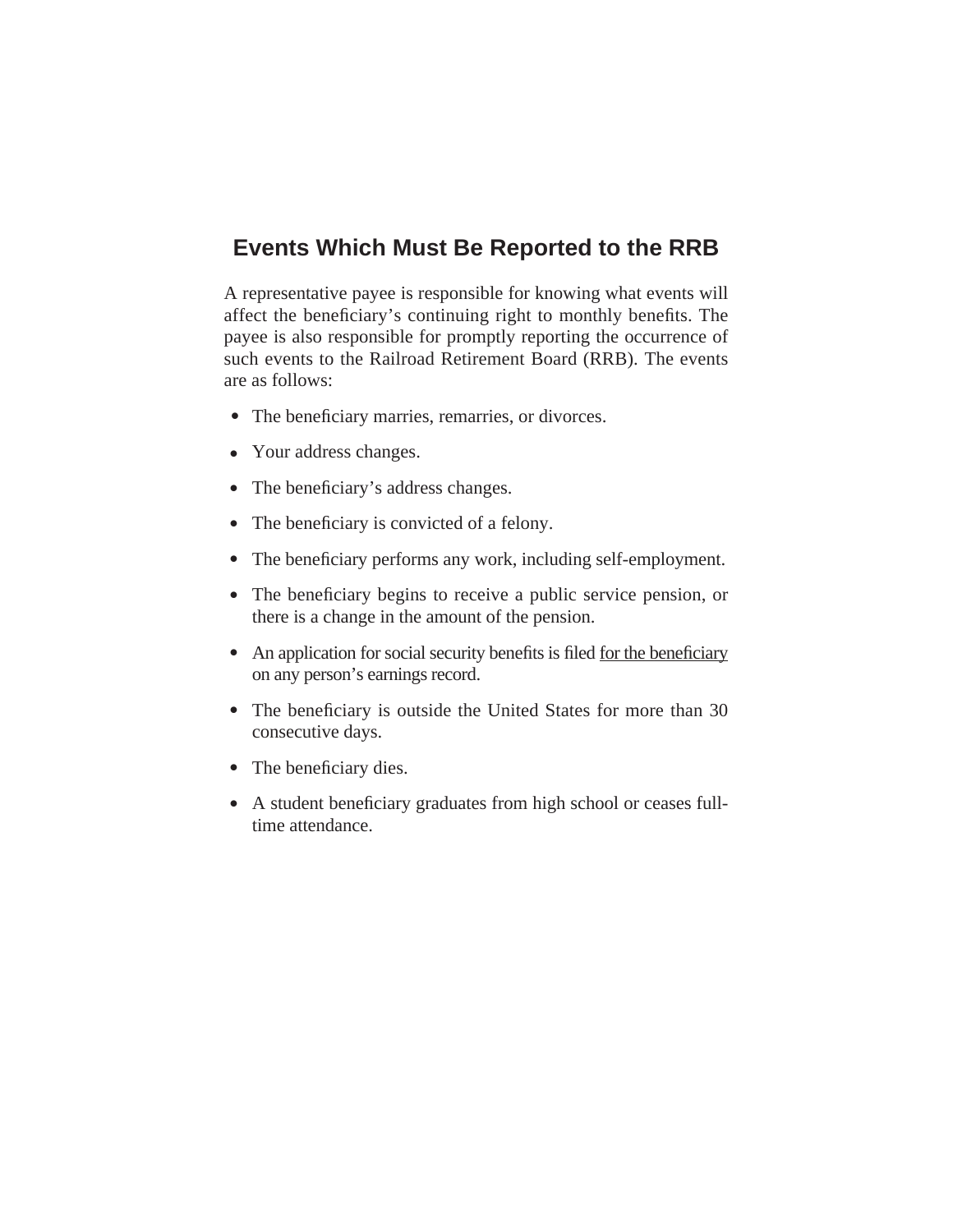You have accepted the responsibility of receiving and using Railroad Retirement Act annuity payments or health insurance benefits for another person.

Payments will be made to you for the beneficiary because it has been decided that this will best serve the interest of the beneficiary. When payments are made in this way through a representative payee, it is generally because they are for a child or an adult who is incapable of using the benefits in his or her own interest.

This booklet discusses your responsibility in handling the beneficiary's railroad retirement benefit payments. The nearest Railroad Retirement Board office will be glad to answer any questions you have. Railroad Retirement Board offices are open to the public from 9:00 a.m. to 3:30 p.m., Monday, Tuesday, Thursday and Friday and from 9:00 a.m. to 12:00 p.m. on Wednesday. If you need to speak to an RRB representative, call 1-877-772-5772.

*Note: If you live outside the United States, you will want to keep in touch with your nearest U.S. Foreign Embassy.*

#### **1. What are my duties as a representative payee?**

Your job is to use the railroad retirement benefits you receive for the beneficiary in his or her best interest. To do this you must keep yourself informed of what the beneficiary needs. This is particularly important when the beneficiary does not live in your home. You must also report (for the beneficiary) certain events which can affect the payment of his or her railroad retirement benefits, and, upon request, you must be able to account for what you did with the benefits paid to you on behalf of the beneficiary.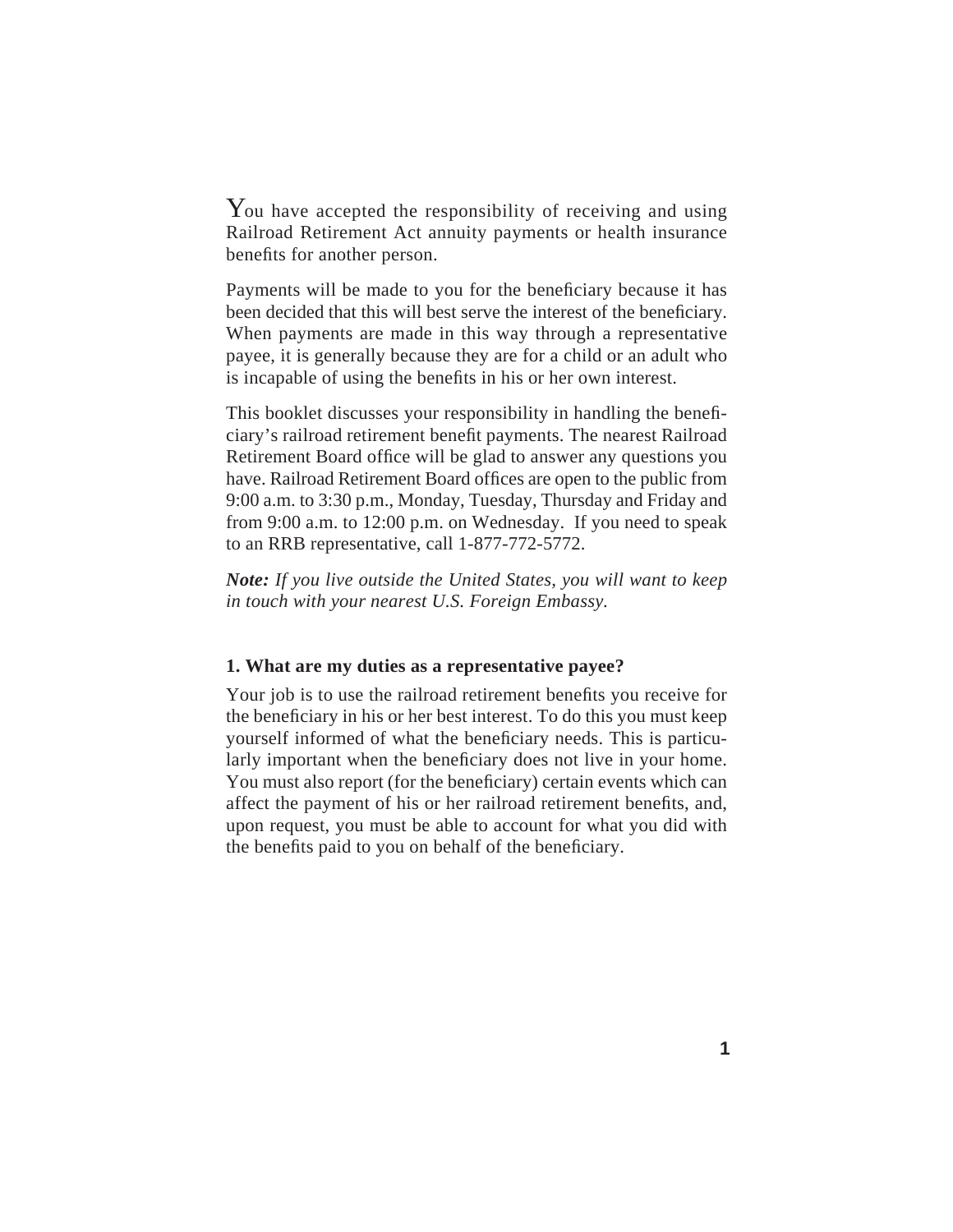#### **2. What should I do with the railroad retirement benefits?**

Since railroad retirement benefits are intended to replace part of the income on which most families are dependent and which is lost because of the disability, retirement, or death of the worker, the benefits will ordinarily be used to provide for the beneficiary's basic needs. First consideration must always be given to using the benefits for the person's day-to-day maintenance. This includes paying the expenses for food, shelter, and clothing, and meeting personal needs, such as pocket money if the person is able to use it. Beyond this, benefits may be used to take care of special needs the person may have, such as school expenses, rehabilitation or medical expenses, and other purposes that are in the beneficiary's best interest.

When you use your own or other money to support the beneficiary, railroad retirement benefits which are not required for the beneficiary's current support and needs must either be saved or otherwise invested. However, the money may sometimes be used for the support of a legally dependent spouse, child, or parent. (See question 6).

*If you decide to use your own or other money instead of the railroad retirement benefits for the current support of the beneficiary* and save or invest the benefits for him or her, you cannot ordinar*ily use the conserved benefits to repay others or yourself later.* 

#### **3. What should I do if the beneficiary is receiving health care under the Medicare health insurance program?**

When a person having health insurance protection receives medical treatment or care, you should:

- Read Booklet RB-12, "Welcome to Medicare."  $\bullet$
- Have the person's health insurance card available.  $\bullet$
- Keep records of the services received and of the expenses incurred or paid.  $\bullet$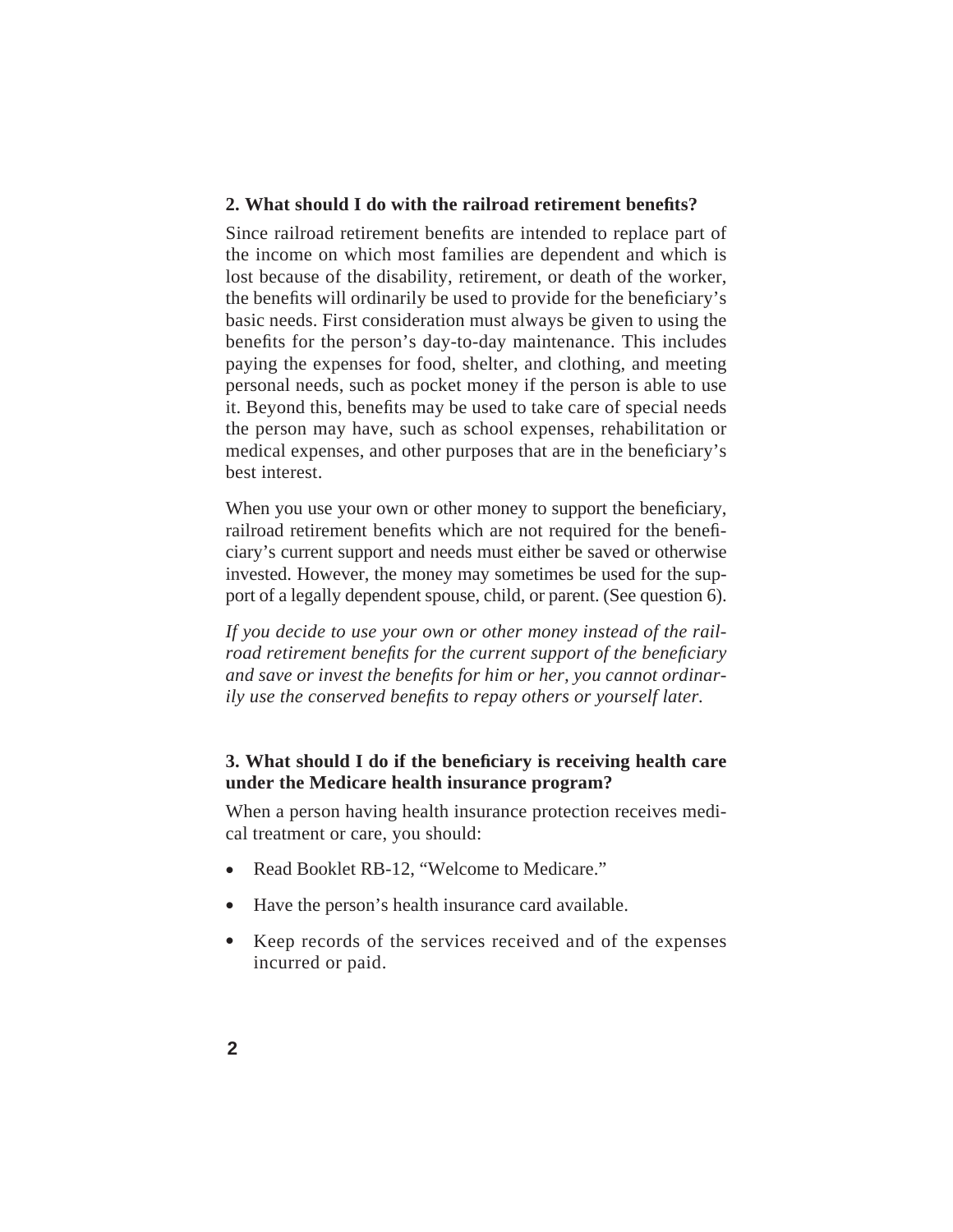See that the proper claims are made for Medicare benefits.  $\bullet$ 

You can get health insurance information at any Railroad Retirement Board office.

#### **4. How must I account for the railroad retirement benefits?**

Your relationship to the beneficiary has become like that of a trustee now that you have been chosen as a representative payee. One of your key fiduciary responsibilities in this relationship is to maintain appropriate records and documentation pertaining to your use of benefit payments on the beneficiary's behalf. At the Railroad Retirement Board's (RRB) request, you will be expected to provide the necessary information to account for your use of the funds. Periodically, you will be asked to complete a representative payee report which will include the following questions:

- How were the railroad retirement benefits available during the year used for the support of the beneficiary (room, board, clothing, medical and dental care, personal needs, etc.)?
- How much of the railroad retirement benefits did you save for the beneficiary?
- How did you invest the savings? (See question 8 of this booklet.)  $\bullet$
- Where did the annuitant live during the year?  $\bullet$
- What was the annuitant's amount of income from other sources during the year?  $\bullet$

In order to complete the questionnaire correctly, you must keep current records of railroad retirement payments you receive and of what you do for the beneficiary with the proceeds of the payments. This booklet contains a representative payee's record designed to help you keep accurate records. Additional records may be obtained from any RRB office. You should retain these records for four years.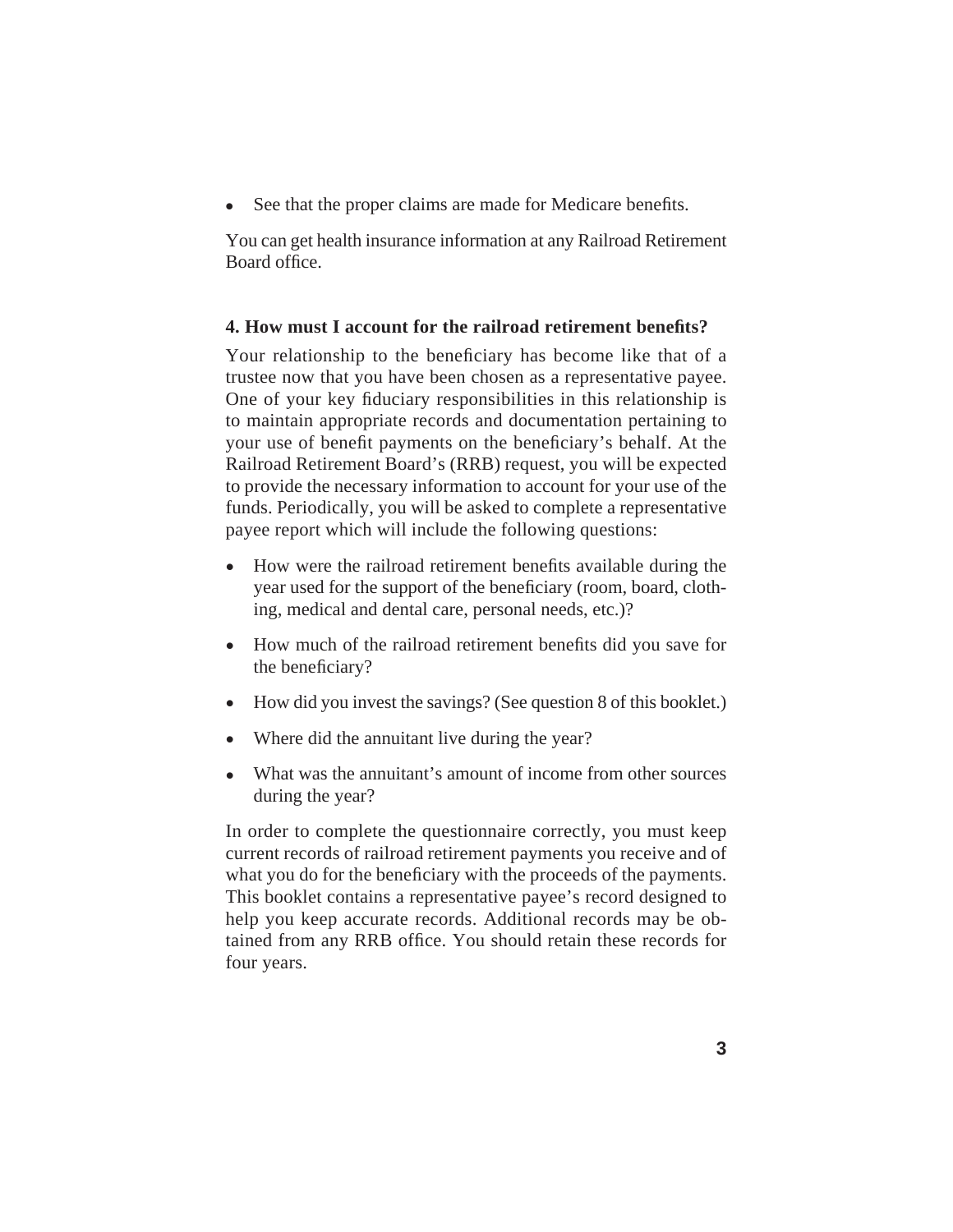#### **5. How should I use the railroad retirement benefits of a person who is in a nursing home or other institution?**

Priority should be given to using benefits for "current maintenance" needs" of a beneficiary who is a patient in a Federal, State, or private institution because of his or her physical or mental incapacity. "Current maintenance needs" include the usual charges the institution makes for providing care and maintenance.

You should communicate with an official of the institution or the designated State officer and arrange, if required, to pay part of the benefits to meet the charges for the beneficiary's care and support. You may not be required to use the benefits to pay maintenance charges when:

- The beneficiary's total assets are small, or  $\bullet$
- The beneficiary's legally dependent spouse or children need to use part of the benefits for their own support, and maintenance charges are waived because of the needs of the beneficiary's family.  $\bullet$

You are not required to use the railroad retirement benefits to pay maintenance charges when:

- The beneficiary is in a veteran's hospital, or  $\bullet$
- The beneficiary has insurance or other assets that are being used to meet the charges.  $\bullet$

When arranging to pay a certain amount regularly for the beneficiary's care and maintenance, you should make sure you will still have enough money left to pay for some of the things the beneficiary needs that are not customarily provided by the institution. You can find out about these things by talking or writing to the hospital superintendent, the doctor in charge, or the social worker. The following are most often needed by patients in public hospitals and may be paid from railroad retirement benefits to help them keep up their morale, self-respect, and confidence.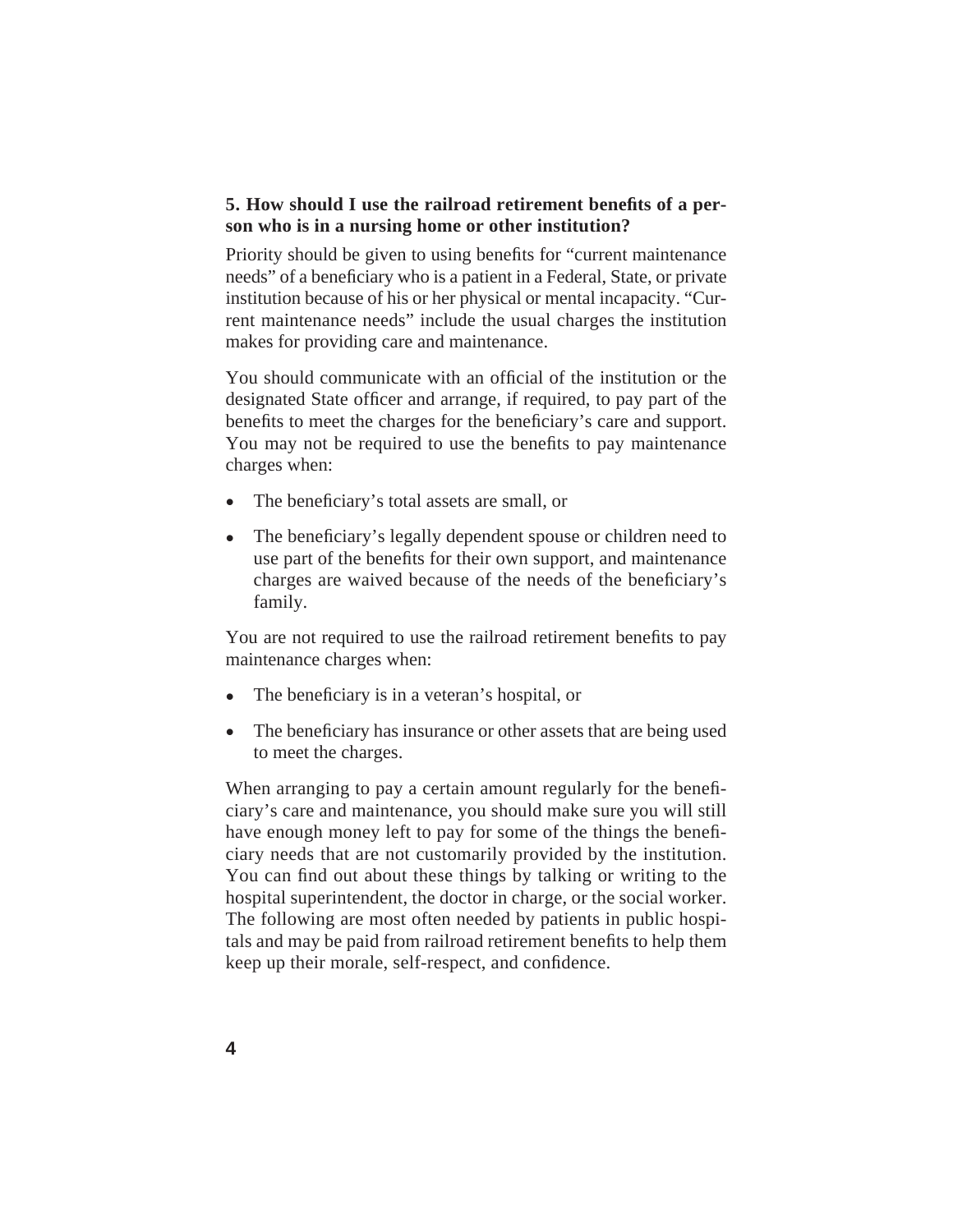- Personal clothing which is clean, well fitting, and in good style.
- Supplies and articles necessary for personal grooming and care.
- Other things not supplied by the hospital such as books, and magazines.
- Eyeglasses, false teeth, hearing aids, medical and dental care.  $\bullet$
- Transportation for trial visits to relatives or to places where the patient can be helped to recover. A little each month may be saved to pay the expenses of these visits.  $\bullet$
- Transportation of a close relative, or the representative payee to visit the patient in the hospital. Use of benefits for transportation will be allowed when costs are reasonable and necessary and the visits are in the beneficiary's best interest.  $\bullet$
- Supplies and equipment to help the patient learn a trade or hobby; such as materials for metal or leather work, needlework, or furniture making.  $\bullet$

#### **6. When may railroad retirement benefits be used to support the** beneficiary's legally dependent spouse, legally dependent child, **or legally dependent parent?**

If the current maintenance needs of a beneficiary are being met, you may use part of the railroad retirement benefit payments you are receiving for the beneficiary to support his or her legally dependent spouse, legally dependent child, or legally dependent parent. If you are not sure of an expenditure, consult your local RRB office before using the railroad retirement benefits to support the beneficiary's legally dependent spouse, legally dependent child, or legally dependent parent.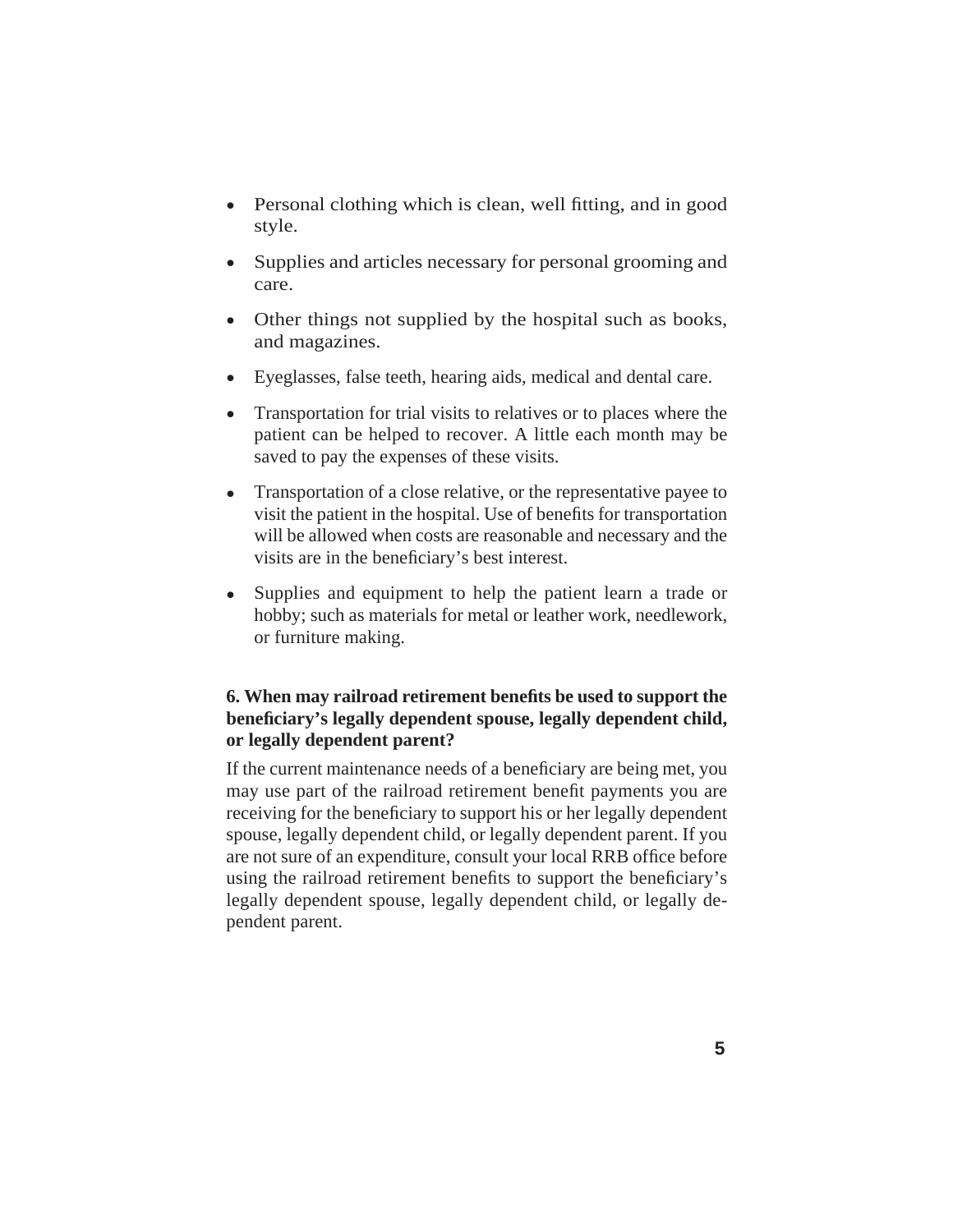#### **7. May I pay old bills of the person for whom I am receiving railroad retirement benefi ts?**

Under the Railroad Retirement Act, benefits you are receiving on behalf of another person generally may not be taken away from you by someone who is trying to collect old bills. This provision makes sure that the beneficiary will have benefits available to pay day-today expenses. Therefore, the benefits you are receiving on behalf of the beneficiary should not ordinarily be used to pay bills owed by the beneficiary before the first month for which railroad retirement benefits were payable to you as a representative payee. Railroad retirement benefits may, however, be used to make payments on the beneficiary's house and to pay his or her taxes and insurance premiums. If you feel that the beneficiary's daily needs are being fully met and payment of an old bill would be in his or her best interest, discuss the situation with a representative at the nearest RRB office before paying the bill.

#### **8. How should I invest the railroad retirement benefits I am receiving on behalf of the beneficiary?**

You should invest the amount of the railroad retirement benefits that will not be needed by the beneficiary in the near future as a trustee would invest money from an estate. Preferred investments are U.S. Savings Bonds, but you may also, for example, deposit money in an insured account in a bank, trust company, or savings and loan association where it can draw interest. You should not keep money in your home where it may be lost or stolen. Neither should you mingle it with your own or other funds. U.S. Savings Bonds bought for a minor beneficiary should be registered as follows:

"(Name of Beneficiary—His or her Social Security Number) a minor beneficiary for whom (Your Name) has been designated representative payee by the Railroad Retirement Board."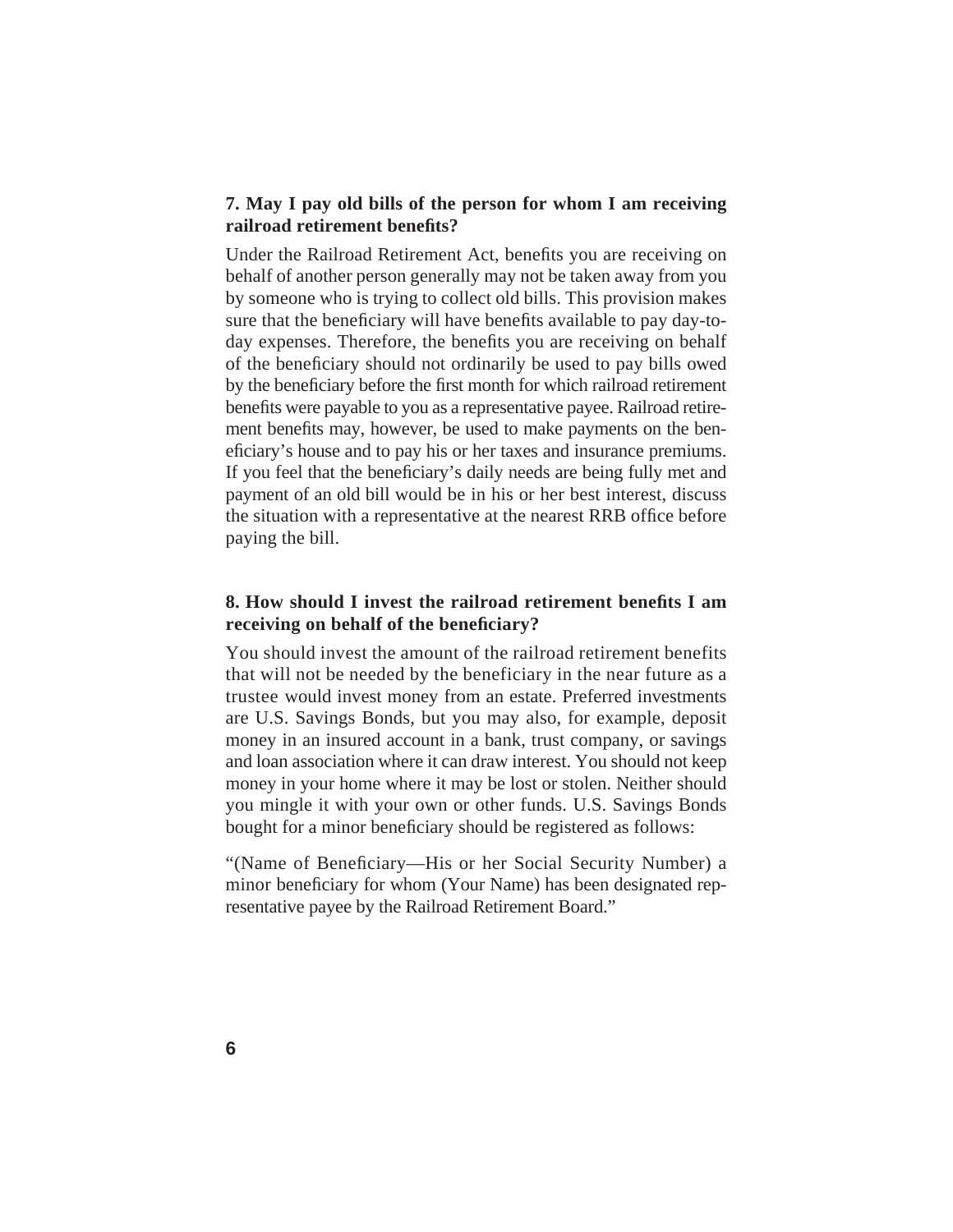U.S. Savings Bonds bought for an incapacitated adult beneficiary should be registered as follows:

"(Name of Beneficiary—His or her Social Security Number) an incapacitated adult beneficiary for whom (Your Name) has been designated representative payee by the Railroad Retirement Board."

Because the money you receive as a representative payee belongs to another person, bank accounts and other accounts should be registered in a way that shows the money in trust for the true owner. For example:

"(Name of Beneficiary) by (Your Name), representative payee," and "(Name of Beneficiary) by (Your Name), trustee."

#### **9. What should I do with the railroad retirement benefits I have saved if I cease to be the representative payee for the beneficiary or if the benefi ciary dies?**

If you are no longer going to serve as representative payee, you will generally be required by the RRB to turn over all the railroad retirement benefits you have saved to a new representative payee or to the beneficiary. If the beneficiary dies, any of his or her benefits which you have saved or invested belong to his or her estate, and must be turned over to the legal representative of the estate for distribution in accordance with State law or must otherwise be handled in accordance with State law. You should be able to get information about the State law on this matter from your probate court or attorney.

#### **10. What must I report about changes in the care and guardianship of the beneficiary?**

Payments to a representative payee are made on the basis of his or her current responsibility for the beneficiary or his or her relationship to the beneficiary. The following events which may affect the basis of the initial selection of a representative payee must be reported to the Railroad Retirement Board: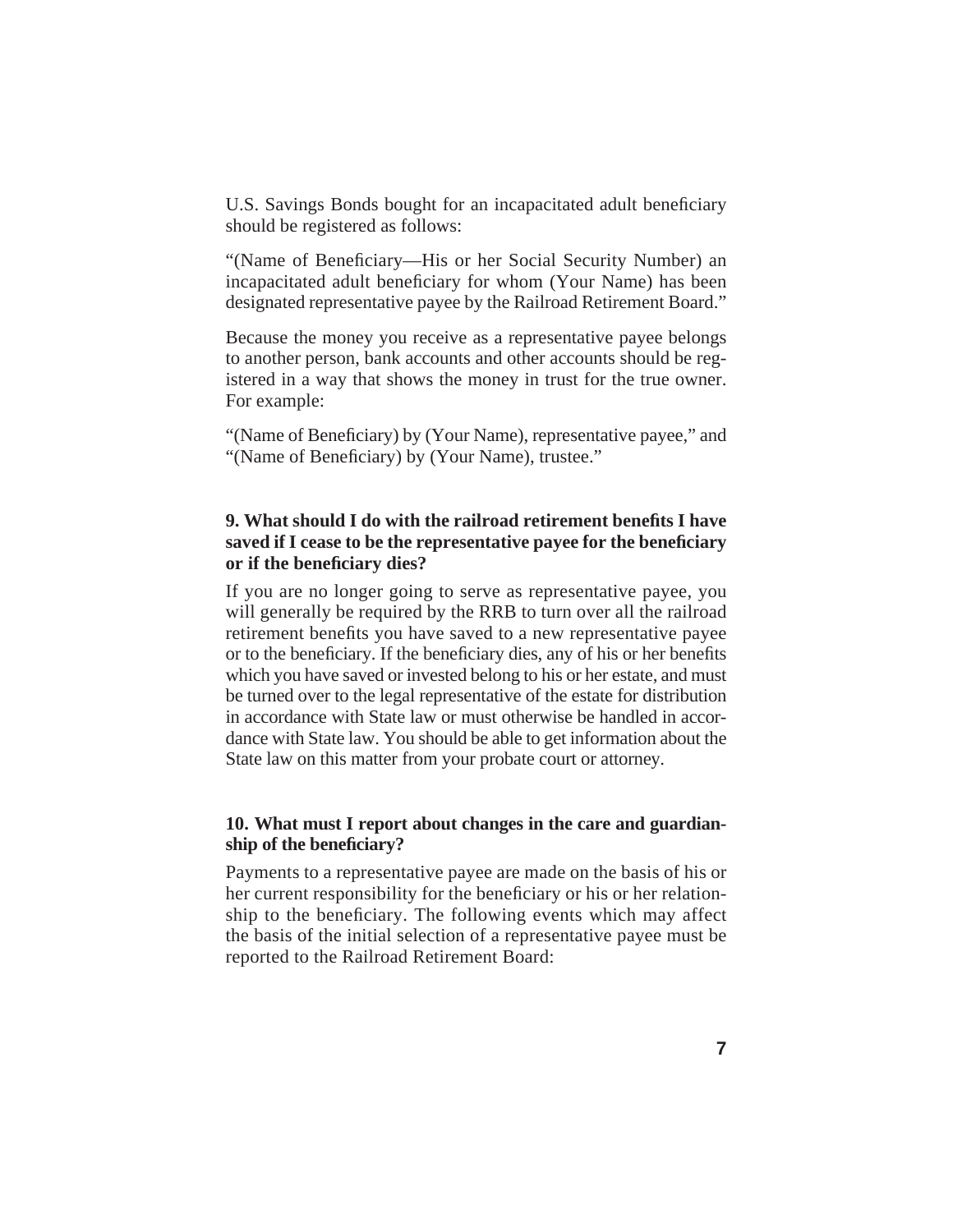- The beneficiary is restored to competency by a State court.  $\bullet$
- You are discharged as the legal guardian.  $\bullet$
- A legal guardian is appointed or guardianship changes.  $\bullet$
- You are no longer responsible for the beneficiary's care and welfare.
- The beneficiary leaves your custody.

#### **11. Where can I get additional information?**

When you are uncertain if the proposed use of a benefit is proper, write, phone, or visit the nearest Railroad Retirement Board office. Railroad Retirement Board offices are open to the public from 9:00 a.m. to 3:30 p.m., Monday, Tuesday, Thursday and Friday and from 9:00 a.m. to 12:00 p.m. on Wednesday. To speak to an RRB representative, call 1-877-772-5772.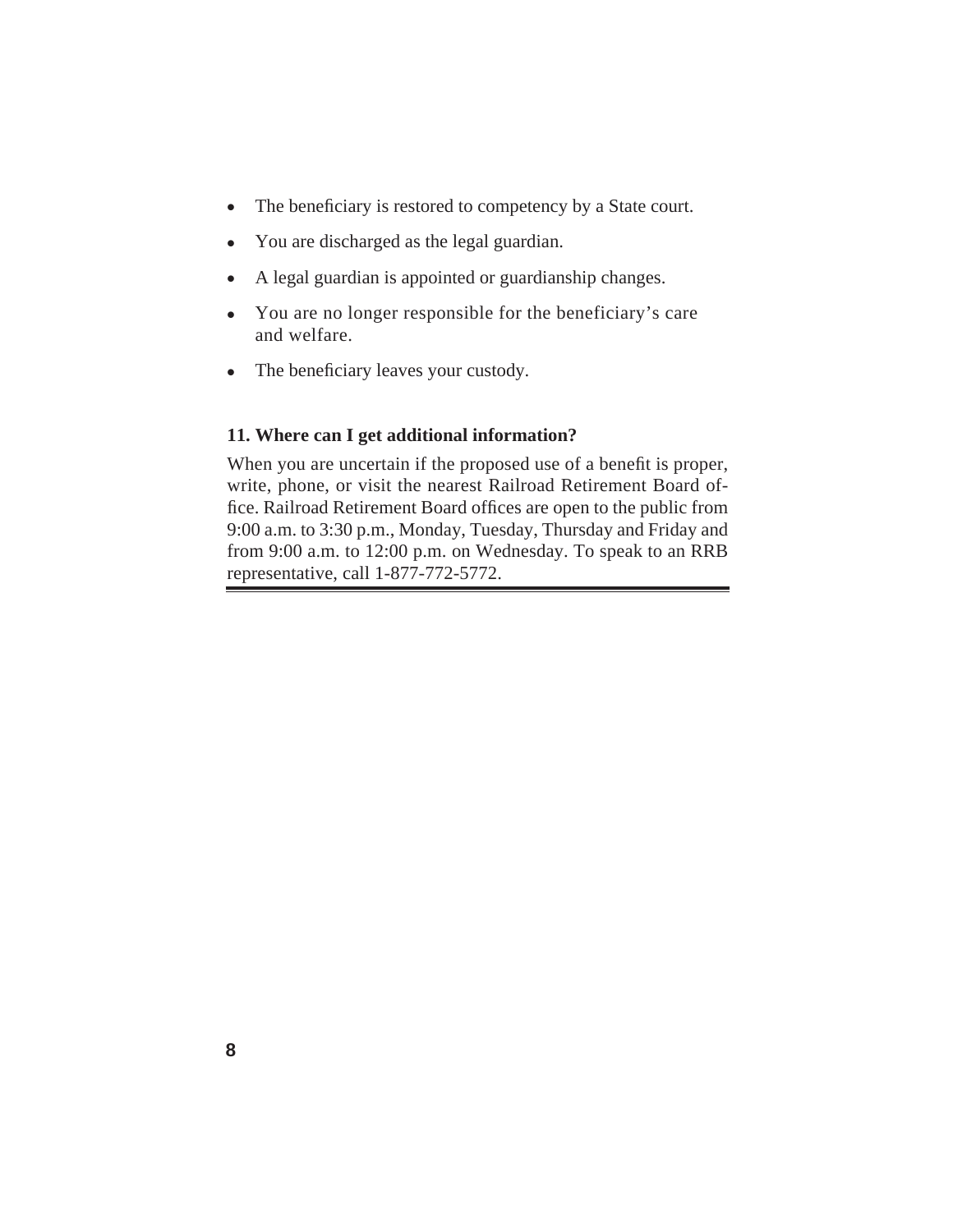## **Representative Payee's Record for the Period**

#### **From:**

#### **Through:**

#### **Purpose of This Account Record**

You have accepted the responsibility of receiving and using railroad retirement benefits for another person. Periodically the Railroad Retirement Board (RRB) will ask you to report:

- The amount of railroad retirement benefits you receive on behalf of the beneficiary; and  $\bullet$
- How you use the money in the interest of the beneficiary.  $\bullet$

**(Note:** You also will be asked the amount of the beneficiary's income other than railroad retirement benefits, but you will not be asked how you spent these other funds.)

You must keep a record showing the beneficiary's total income, how much in railroad retirement benefits you receive on his or her behalf, and how these benefits are used. You may already have a method of keeping track of it; if not, this booklet may help you. By using the next few pages to keep track, you will be able to complete your report promptly when you are asked to do so.

The RRB will let you know when your report is needed and how to make it. **(Note:** Since this account record is for **your** convenience, do **not** send it in with your payee report.)

If you find that this booklet is useful, you can get additional copies from our website at www.rrb.gov or the nearest RRB office. In addition, the people there will be glad to answer any questions you have about your responsibilities as a representative payee.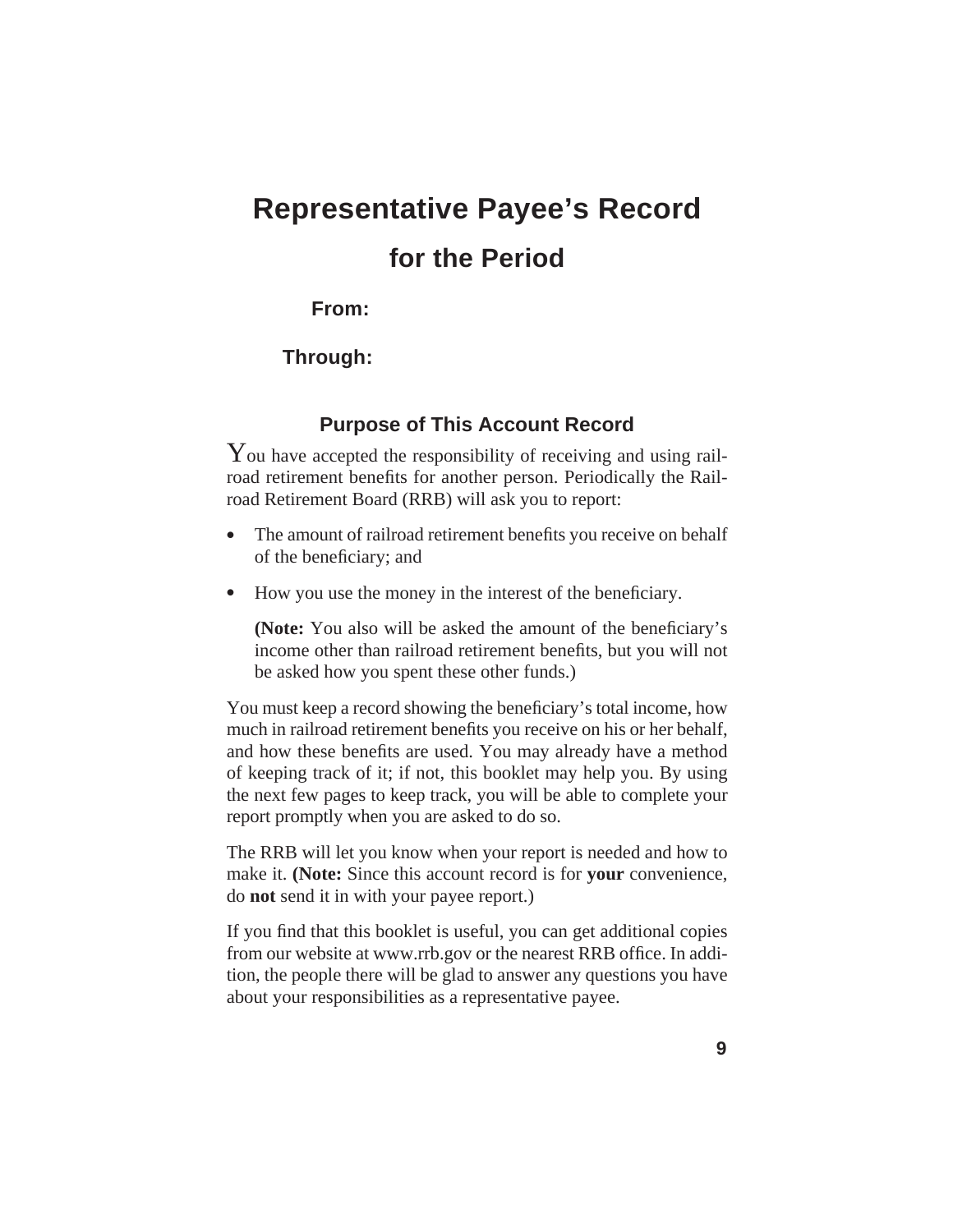## **1. Information about Beneficiary**

If the beneficiary does not live with you during any part of the report period, complete the following:

| Name and address of each person or institution<br>where beneficiary lived when not with you | Dates not with you                                                  |
|---------------------------------------------------------------------------------------------|---------------------------------------------------------------------|
| 1                                                                                           | $From \_\_$<br>To<br>the control of the control of the control of   |
| $\mathbf 2$                                                                                 | $From \_\_$<br>To                                                   |
| 3                                                                                           | $From \_\_$<br>To                                                   |
| 4                                                                                           | $From \_\_$<br>To<br>the control of the control of the control of   |
| 5                                                                                           | $From \_\_$<br>To<br><u> 1990 - Jan Barbara al II-lea (b. 1980)</u> |
| 6                                                                                           | $From \_\_$<br>To<br>the control of the control of the control of   |
| 7                                                                                           | $From \_\_$<br>To                                                   |
| 8                                                                                           | $From \_\_\_\_\_\_\_\_\_\_\$<br>To                                  |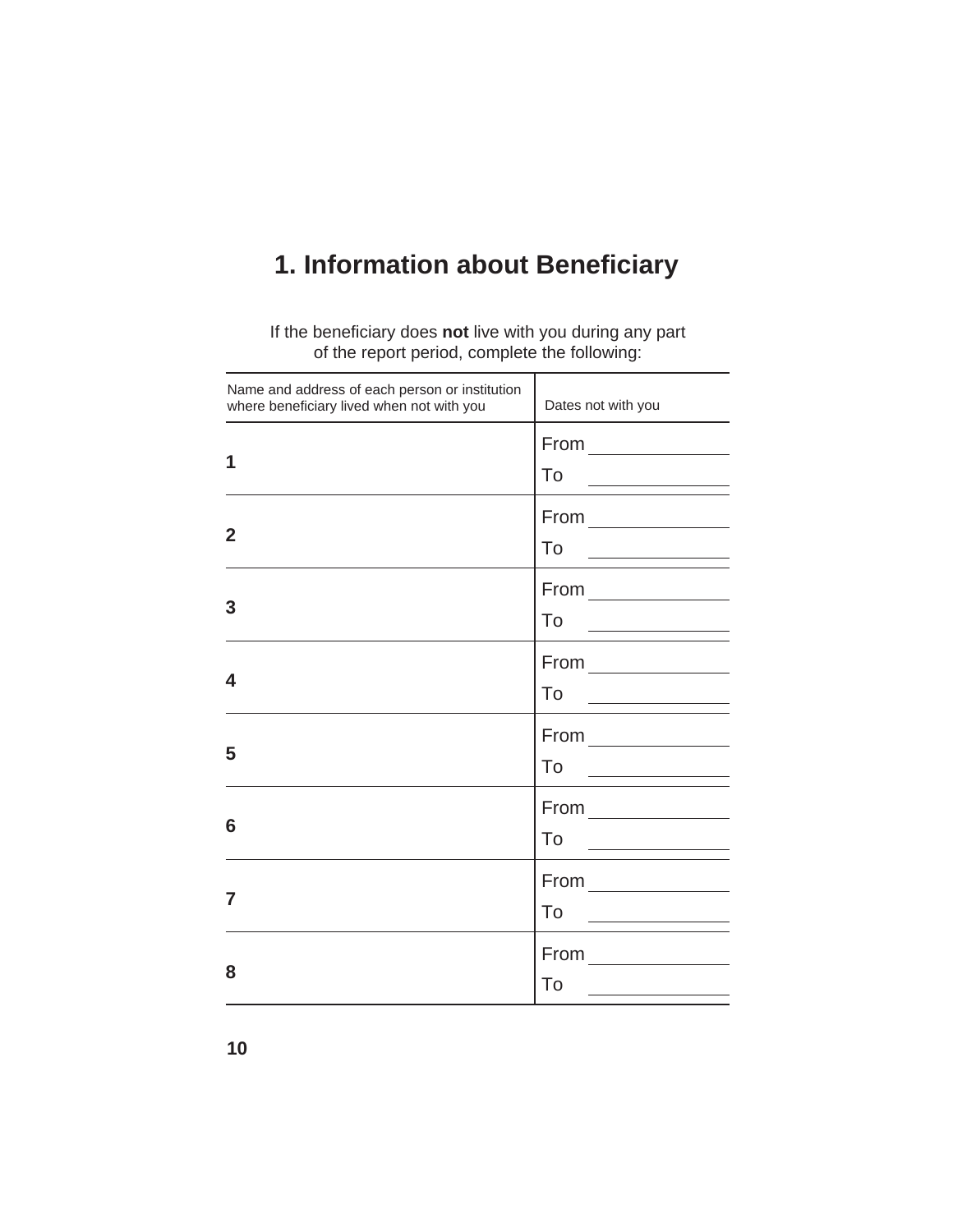## **2. Total Income Received During Accounting Period for Benefi ciary's Use**

| Month                                        | Amount of<br>Railroad | Other Income                      |                    |  |  |  |  |  |
|----------------------------------------------|-----------------------|-----------------------------------|--------------------|--|--|--|--|--|
| and<br>Retirement<br>Year<br><b>Benefits</b> |                       | Name of Agency or<br>Other Source | Amount<br>Received |  |  |  |  |  |
|                                              |                       |                                   |                    |  |  |  |  |  |
|                                              |                       |                                   |                    |  |  |  |  |  |
|                                              |                       |                                   |                    |  |  |  |  |  |
|                                              |                       |                                   |                    |  |  |  |  |  |
|                                              |                       |                                   |                    |  |  |  |  |  |
|                                              |                       |                                   |                    |  |  |  |  |  |
|                                              |                       |                                   |                    |  |  |  |  |  |
|                                              |                       |                                   |                    |  |  |  |  |  |
|                                              |                       |                                   |                    |  |  |  |  |  |
|                                              |                       |                                   |                    |  |  |  |  |  |
|                                              |                       |                                   |                    |  |  |  |  |  |
|                                              |                       |                                   |                    |  |  |  |  |  |
|                                              |                       |                                   |                    |  |  |  |  |  |
| <b>Totals</b>                                |                       |                                   |                    |  |  |  |  |  |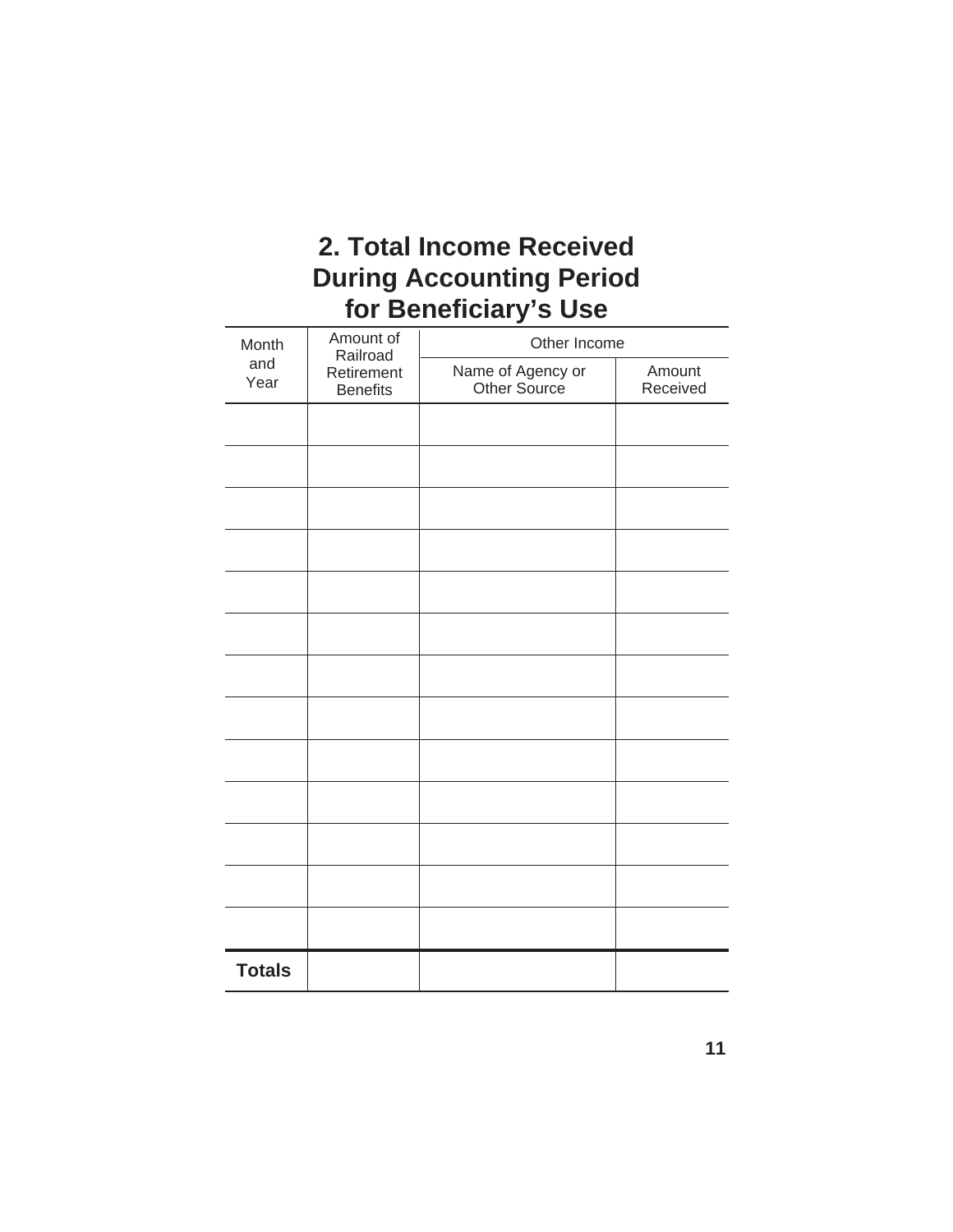### **3. Total Expenditures for Months Benefi ciary Lives with You**

Complete the following if beneficiary lives with you during part of the accounting period. (Under "Medical and Dental Care," include health insurance premiums and any medical expenses not reimbursed by insurance.)

|              | Room and Board |      | Clothing |      | Spending Money | Medical and Dental Care   Needs, Hobbies, etc.) |        | Other Purposes (Insurance, Taxes, School<br>Specify each Amount and Purpose |        |         |
|--------------|----------------|------|----------|------|----------------|-------------------------------------------------|--------|-----------------------------------------------------------------------------|--------|---------|
| Date         | Amount         | Date | Amount   | Date | Amount         | Date                                            | Amount | Date                                                                        | Amount | Purpose |
|              |                |      |          |      |                |                                                 |        |                                                                             |        |         |
|              |                |      |          |      |                |                                                 |        |                                                                             |        |         |
|              |                |      |          |      |                |                                                 |        |                                                                             |        |         |
|              |                |      |          |      |                |                                                 |        |                                                                             |        |         |
|              |                |      |          |      |                |                                                 |        |                                                                             |        |         |
|              |                |      |          |      |                |                                                 |        |                                                                             |        |         |
|              |                |      |          |      |                |                                                 |        |                                                                             |        |         |
|              |                |      |          |      |                |                                                 |        |                                                                             |        |         |
|              |                |      |          |      |                |                                                 |        |                                                                             |        |         |
|              |                |      |          |      |                |                                                 |        |                                                                             |        |         |
|              |                |      |          |      |                |                                                 |        |                                                                             |        |         |
|              |                |      |          |      |                |                                                 |        |                                                                             |        |         |
| <b>Total</b> |                |      |          |      |                |                                                 |        |                                                                             |        |         |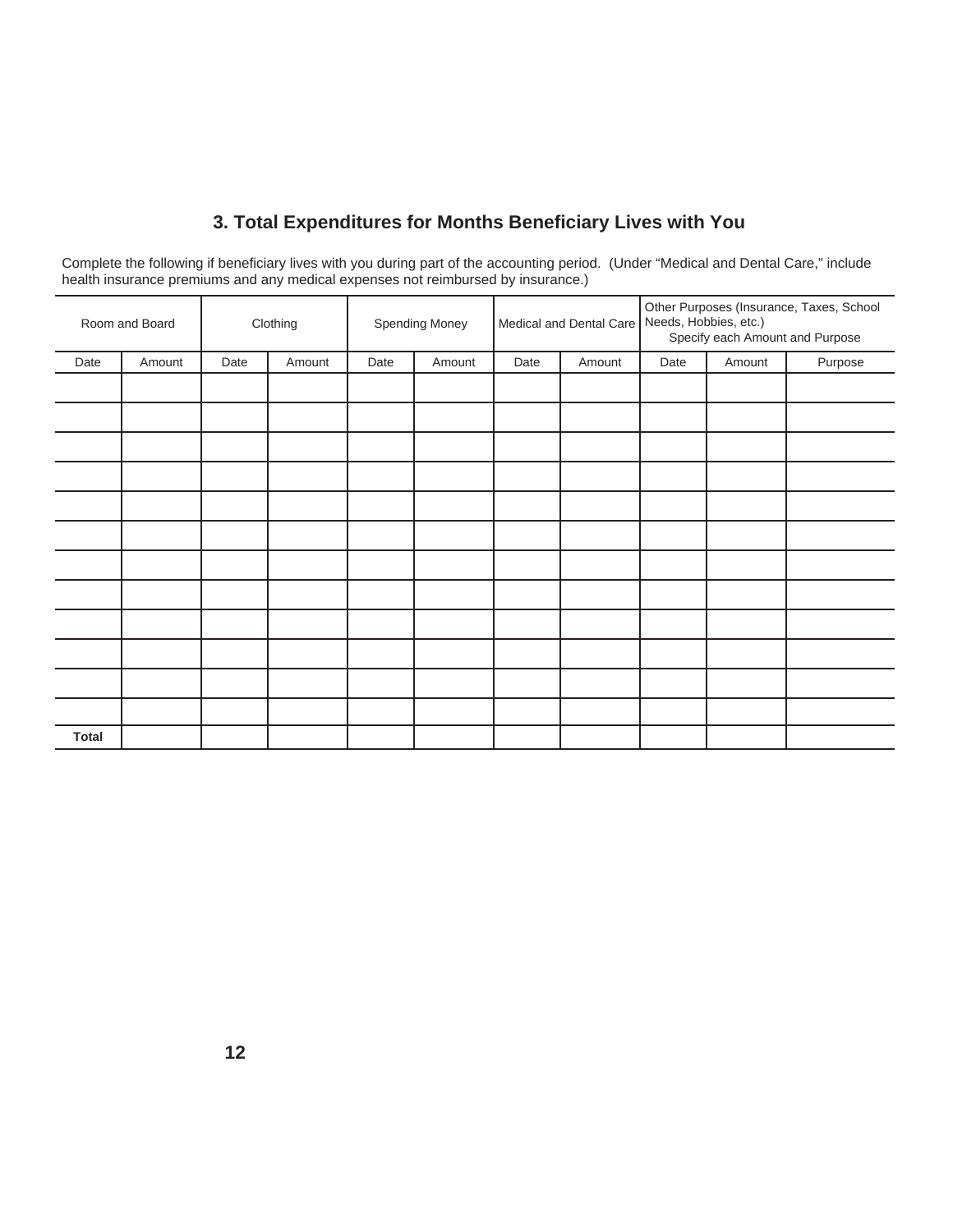### **4. Total Expenditures for Months Benefi ciary Does Not Live with You**

|                                             | ັ      |          |        |                         | <u>.</u> |                                                                             | <u>- 1</u> |                                                                                                                                                                 |        |         |
|---------------------------------------------|--------|----------|--------|-------------------------|----------|-----------------------------------------------------------------------------|------------|-----------------------------------------------------------------------------------------------------------------------------------------------------------------|--------|---------|
| Care and Maintenance<br>(or Room and Board) |        | Clothing |        | Medical and Dental Care |          | Personal Needs (Spend-<br>ing money, canteen or<br>commissary funds, etc.). |            | Other Purposes (Life insurance, taxes, travel<br>costs for you to visit beneficiary or benefi-<br>ciary to visit home, etc.)<br>Specify each Amount and Purpose |        |         |
| Date                                        | Amount | Date     | Amount | Date                    | Amount   | Date                                                                        | Amount     | Date                                                                                                                                                            | Amount | Purpose |
|                                             |        |          |        |                         |          |                                                                             |            |                                                                                                                                                                 |        |         |
|                                             |        |          |        |                         |          |                                                                             |            |                                                                                                                                                                 |        |         |
|                                             |        |          |        |                         |          |                                                                             |            |                                                                                                                                                                 |        |         |
|                                             |        |          |        |                         |          |                                                                             |            |                                                                                                                                                                 |        |         |
|                                             |        |          |        |                         |          |                                                                             |            |                                                                                                                                                                 |        |         |
|                                             |        |          |        |                         |          |                                                                             |            |                                                                                                                                                                 |        |         |
|                                             |        |          |        |                         |          |                                                                             |            |                                                                                                                                                                 |        |         |
|                                             |        |          |        |                         |          |                                                                             |            |                                                                                                                                                                 |        |         |
|                                             |        |          |        |                         |          |                                                                             |            |                                                                                                                                                                 |        |         |
|                                             |        |          |        |                         |          |                                                                             |            |                                                                                                                                                                 |        |         |
|                                             |        |          |        |                         |          |                                                                             |            |                                                                                                                                                                 |        |         |
| <b>Total</b>                                |        |          |        |                         |          |                                                                             |            |                                                                                                                                                                 |        |         |

Complete the following if beneficiary does not live with you during part of the accounting period.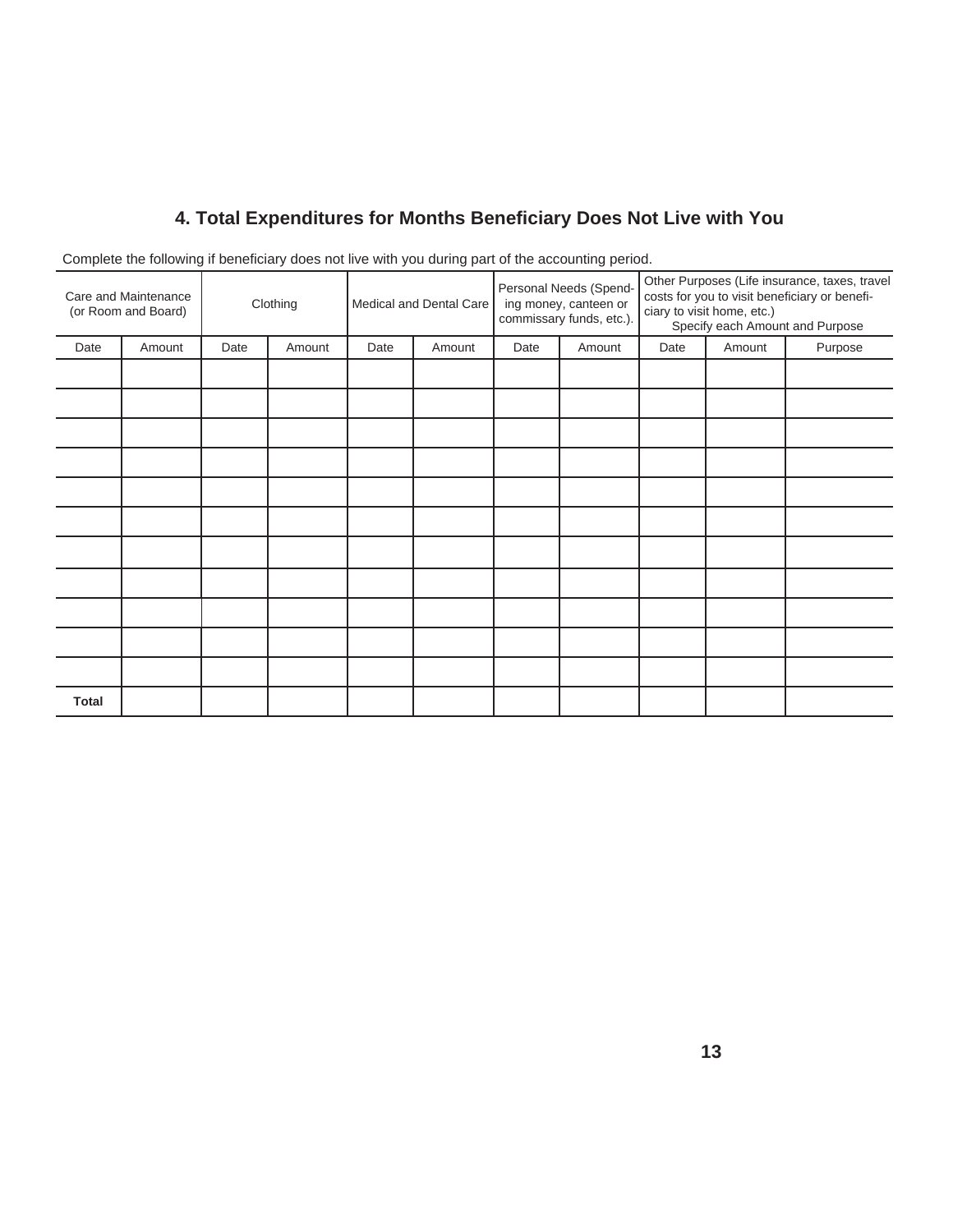### **5. Summary of Railroad Retirement Funds Received and Spent During the Accounting Period**

| A. Railroad retirement funds on hand at beginning of pe-<br>riod (Include cash, checking and savings accounts,<br>bonds, etc.) |     |
|--------------------------------------------------------------------------------------------------------------------------------|-----|
| <b>B.</b> Add total railroad retirement benefits received during<br>period.                                                    | +\$ |
| C. Total railroad retirement funds available.                                                                                  | =S  |
| <b>D.</b> Subtract total amount used during the accounting<br>period.                                                          | -S  |
| <b>E.</b> Balance remaining at end of period.                                                                                  |     |
| $\sigma$                                                                                                                       |     |

(This amount will be shown as the total amount of railroad retirement benefits you have on hand at the beginning of the next accounting period.)

Show below how the balance from **"E"** is held, saved, or invested:

| Manner in which held,<br>saved, or invested        | <b>Amount</b> | How title or ownership<br>is shown |
|----------------------------------------------------|---------------|------------------------------------|
| Checking account:<br>Bank name:<br>Address:        |               |                                    |
| Insured savings account:<br>Bank name:<br>Address: |               |                                    |
| U.S. Savings Bonds<br>(Face value)                 |               |                                    |
| Other-Specify                                      |               |                                    |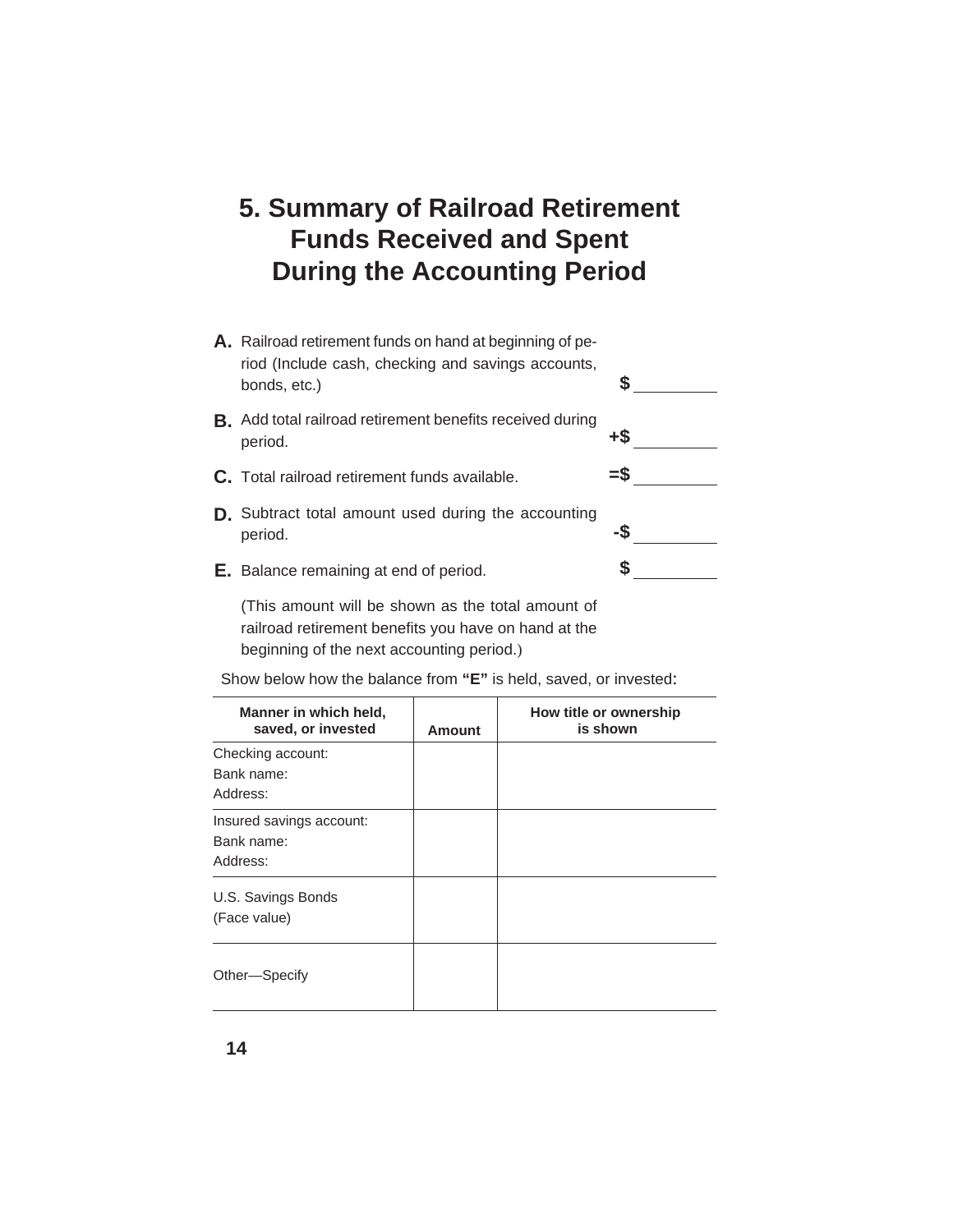## **NOTES**

You may wish to use this space to add figures or write down reminders. If the beneficiary does not live with you during some months, you may wish to jot down information which shows how you know about his or her needs during those months (such as names of persons giving you this information, dates you visit the beneficiary, or dates you get in touch with the hospital or person caring for him or her).